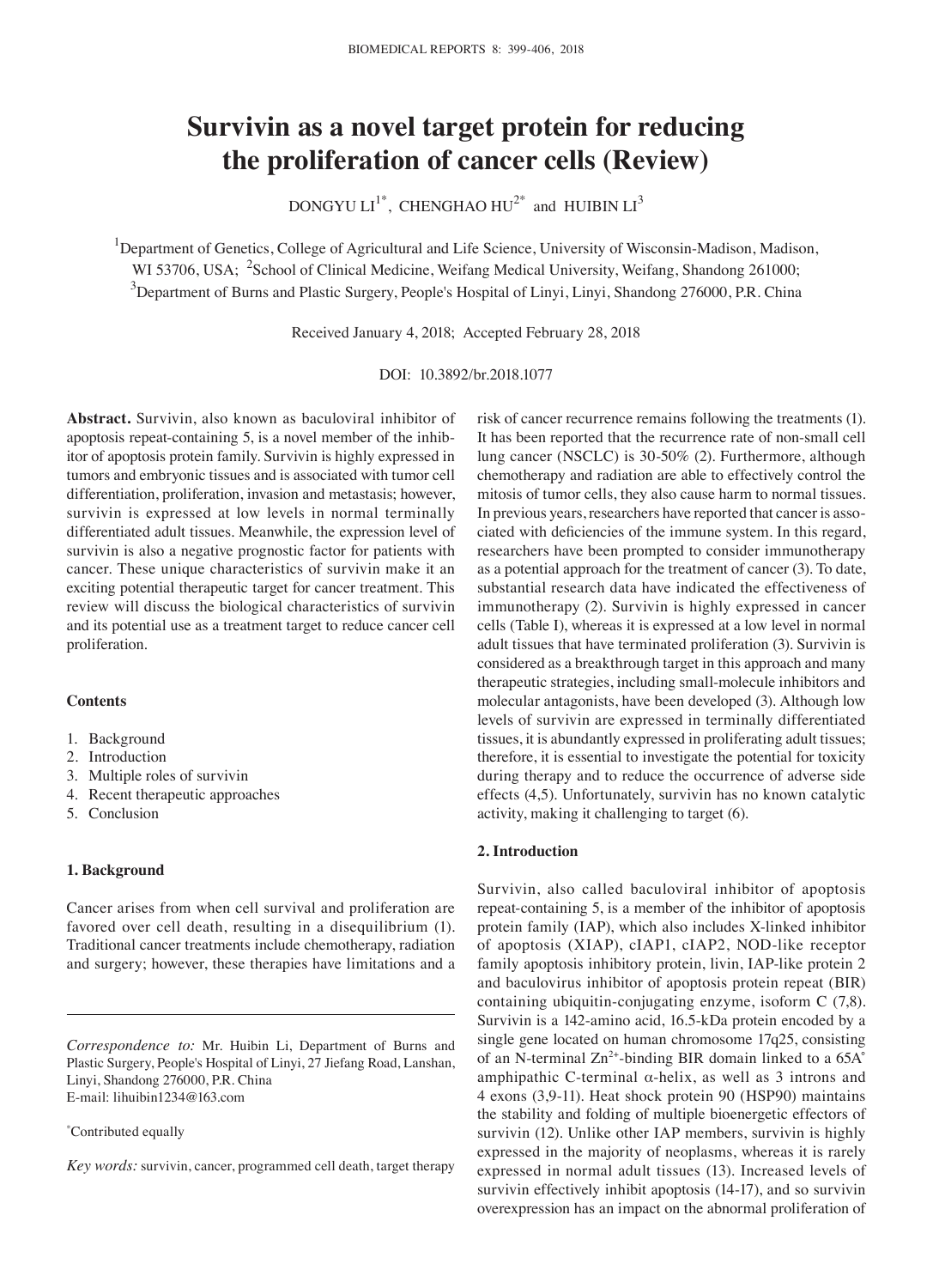various cancer cells. According to a previous study, survivin overexpression is associated with reduced expression of the cell adhesion molecules cluster of differentiation CD31 and CD44 in certain cells, which enable them to avoid contact inhibition and undergo abnormal proliferation (18). Furthermore, survivin has been reported to be overexpressed in gastric cancer cells during chemotherapy, suggesting that survivin may be responsible for chemoresistance in gastric cancer (19-21). In addition, a previous study demonstrated that survivin expression was enhanced in recurrent glioblastoma multiforme (GBM) tumors (22). Survivin may also be associated with cell-damaging processes, including transfection (22). Survivin expression has been demonstrated to be associated with p53 expression, which may be induced by cell damage (5). Together, the reported properties of survivin make it an effective prognostic index for postsurgical patients with GBM (22) and a notable tumor marker (23). Survivin overexpression affects cancer cell proliferation via a number of routes and researchers have developed corresponding survivin-targeted therapies, as discussed below.

### **3. Multiple roles of survivin**

*Survivin as a regulator of cell division.* It has previously been reported that the major function of survivin is to cell division, rather than to act as a direct inhibitor of apoptosis (9). Survivin serves an essential role as a chromosomal passenger protein (CPP) and as a regulator of microtubule dynamics, ensuring that chromosomes occupy the correct positions during mitosis for accurate cell division (9). Survivin levels increase in G1 phase and reach a peak in G2M phase (9,24). Decreased transcription rates induce the upregulation of survivin in the G2/M phase (25). Survivin affects centrosomes and microtubules during metaphase and anaphase, stabilizing and ensuring the separation of sister chromatids (9). In addition, survivin is responsible for regulating chromosome congression and the progression of mitosis, along with microtubule dynamics and elevated microtubule stability (26). It has previously been reported that survivin interacts with both Aurora-B and inner centrome protein to form a CPP complex, which is vital to cytokinesis (27). Elimination of survivin results in deficient mitosis and the activation of spindle checkpoints regulated by the tumor suppressor protein p53, ultimately resulting in apoptosis of the dividing cells (28,29). Survivin silencing leads to DNA double-stranded breaks (DSBs) in cancer cells and functionally reduces homologous recombination (30). Even though it serves a critical role in regulating CPP targeting, survivin is not the only protein in the CPP family that contributes to the stability of the structure (23).

*Survivin as an inhibitor of apoptosis.* Survivin is a potent anti-apoptosis factor and is inversely mediated by p53 at the mRNA and protein levels (31,32). Survivin suppresses programmed cell death in two ways (Fig. 1); firstly, it directly suppresses the activities of terminal effector enzymes caspase-3 and caspase-7 to resist cell apoptosis induced by specific stimuli (33). Secondly, interactions between survivin and the cyclin-dependent kinase (CDK)-4 and CDK-2 suppress apoptotic signaling pathways (33). Survivin overexpression suppresses the extrinsic and intrinsic apoptosis pathways (23)

Table I. Ratio of survivin expression in various cancer cells.

| Cancer         | Expression $(\% )$ | Refs. |
|----------------|--------------------|-------|
| Hepatocellular | 62                 | 94    |
| Prostate       | 71                 | 95    |
| Ovary          | 29-85              | 96    |
| Lung           | 86                 | 97    |
| <b>Breast</b>  | 71-90              | 98    |
| Gastric        | $35 - 68$          | 99    |

and apoptosis is stimulated when survivin is depleted in human cells (34). During cell apoptosis, DNA damage activates p53, which stimulates the transcription of B-cell lymphoma 2-associated X protein Bax and p53 upregulated modulator of apoptosis (35). Subsequently, the gene products regulate the permeability of the mitochondrial membrane and cytochrome release. Cytochrome *c* binds with apoptotic protease activating factor-1, forming a complex with caspase-9; this complex activates caspase-3 and caspase-7 which in turn activate apoptosis (35). Through binding with the cofactor XIAP, survivin suppresses the activity of caspase-9, functioning as an anti-apoptosis factor (35). Functional inhibition of survivin using small interfering (si)RNA and ribozymes may therefore be used to enhance tumor cell sensitivity to existing pharmacological agents (35). Wheatley (36) confirmed that the C-terminus of survivin is essential for cell division, whereas the N-terminus of survivin serves a role in apoptosis. Although a dual role of survivin in apoptosis inhibition and spindle dynamics regulation has been reported (26), further studies are required to improve our understanding of the connection between the two roles of survivin.

*Survivin expression and cancer cells.* Survivin is undetectable in the majority of non-proliferating, fully differentiated cells, except for CD34+ hematopoietic stem cells, placental cells and basal cells of the colonic epithelium and thymus (37). Survivin is highly expressed in a number of cancers, including lung, breast, colon, brain, gastric, esophageal, pancreatic, liver, uterine and ovarian cancer cells (37). The unique properties of survivin make it a useful molecule for studying the potential biology of tumorigenesis and provide a basis for modifying and constructing molecules that specifically target and suppress cancer cells (37). In tumor cells, survivin accumulates and localizes to the mitochondria (16), enhancing cell resistance to apoptosis (38) and impacting organelle bioenergy (39). In this way, survivin functions as a potential cancer driver. Survivin enhances the survival of cancer cells as part of several molecular networks associated with major apoptotic regulators, including caspases, XIAP and the endogenous survivin inhibitor second mitochondria-derived activator of caspases (38,40). DNA DSBs are a common challenge for cancer cells, the fate of which depend largely on their ability to perform DSB repair, which in turn depends on homologous recombination and non-homologous end joining (30). It has been reported that survivin elimination may impair DNA repair via homologous recombination (30). According to a previous study, survivin is vital for efficient DNA repair, as the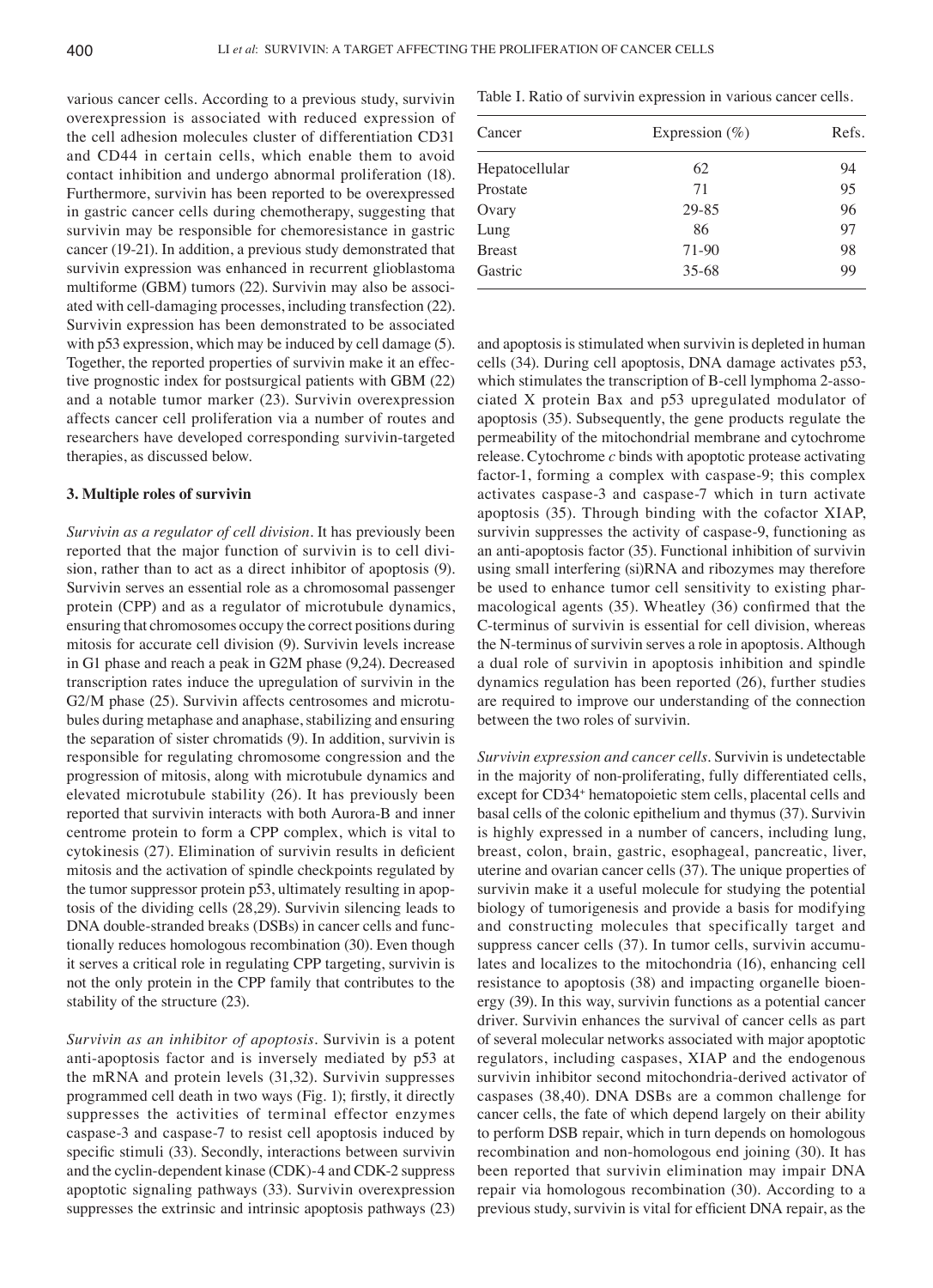

Figure 1. Mechanisms of survivin in apoptosis induction. (A) An illustration of the two ways in which survivin functions to inhibit apoptosis. (B) The mechanism of apoptosis induced by depletion of survivin. CDK, cyclin-dependent kinase.

elimination of survivin results in reduced expression of several major regulators of DNA repair and impairs gene expression essential to repair onset. Survivin silencing also resulted in DNA DSBs in breast cancer cells and a reduction in homologous recombination (30). Furthermore, survivin inhibition has been reported to initiate the p53 response and enhance the vulnerability of cells to poly ADP-ribose polymerase inhibition (30). According to other research, patients with higher survivin levels in tumor tissues are at increased risk of relapse and chemoresistance (37).

*Survivin and cancer stem cells (CSCs).* Scientific interest in CSCs has increased in recent years(41). CSCs, which are undifferentiated pluripotent cells with the ability to self-regulate, have been identified in acute myelogenous leukemia, breast cancer and a number of other tumors (42-44). Their existence is postulated to be a determining factor for cancer recurrence. CD133+ CSCs are assumed to be correlated with tumor initiation, progression and chemoresistance (22). They are also able to activate transcription factor 3, the downstream target gene associated with survivin (45-47). Therefore, survivin expression in CSCs may also be associated with the regulation of CSC behavior (23). Survivin has been confirmed to be a downstream gene of the Wnt pathway, which has been demonstrated to be important in gastric CSCs (48-50). It has been reported that glioma stem cells (GSCs) induce therapy-resistance in tumor cells by upregulating DNA damage checkpoint proteins (51). CSCs and survivin are considered to be factors associated with tumor recurrence as well as the radiation- and drug-resistance of recurrent tumors (23). However, the exact role of CSCs in tumorigenesis is yet to be elucidated (52). Further studies are required to evaluate the interaction between CSCs and survivin during tumor cell proliferation and invasion.

## **4. Recent therapeutic approaches**

*Survivin inhibitor.* YM155 is a small-molecule survivin suppressor that distinctly interacts with the survivin core promoter region of 269 base pairs, specifically inhibiting the expression of survivin (4,53). YM155 has effects on gene expression and phosphorylation (54). A certain study demonstrated that YM155 effectively inhibited the expression of survivin mRNA in SGC-7901 and MKN-28 cells in a dose-dependent manner (55). YM155 inhibits survivin expression by interfering with the binding of Sp1 and survivin promoter (56). YM155 has been evaluated in phase II clinical trials for breast cancer (57), melanoma (58) and NSCLC (59). Furthermore, a number of studies have reported that YM155 is able to effectively inhibit survivin expression and induce the apoptosis of human cancer cells (60), as well as promoting the expansion of CD44<sup>+</sup> CSCs (55). It has been confirmed that YM155 is able to overcome drug resistance in tumors when used with other chemotherapeutical agents; for example, YM155 reversed rapamycin resistance in rapamycin-resistant renal cell carcinoma (61). It has also been reported that YM155 is able to inhibit the progression of gastric cancer cells. Notably, it was demonstrated that gastric cancer SGC-7901 cells treated with YM155 formed smaller and fewer colonies compared with a control group (55). These results indicate that YM155 suppresses anchorage-dependent and anchorage-independent proliferation in gastric cancer cells (55). It has been observed that YM155 exhibits potent antiproliferative effects against human leukemia cell lines in a dose-dependent manner (55). Furthermore, it has been demonstrated that activation of caspase-8, an important protein associated with the extrinsic apoptosis pathway, occurs in cell lines treated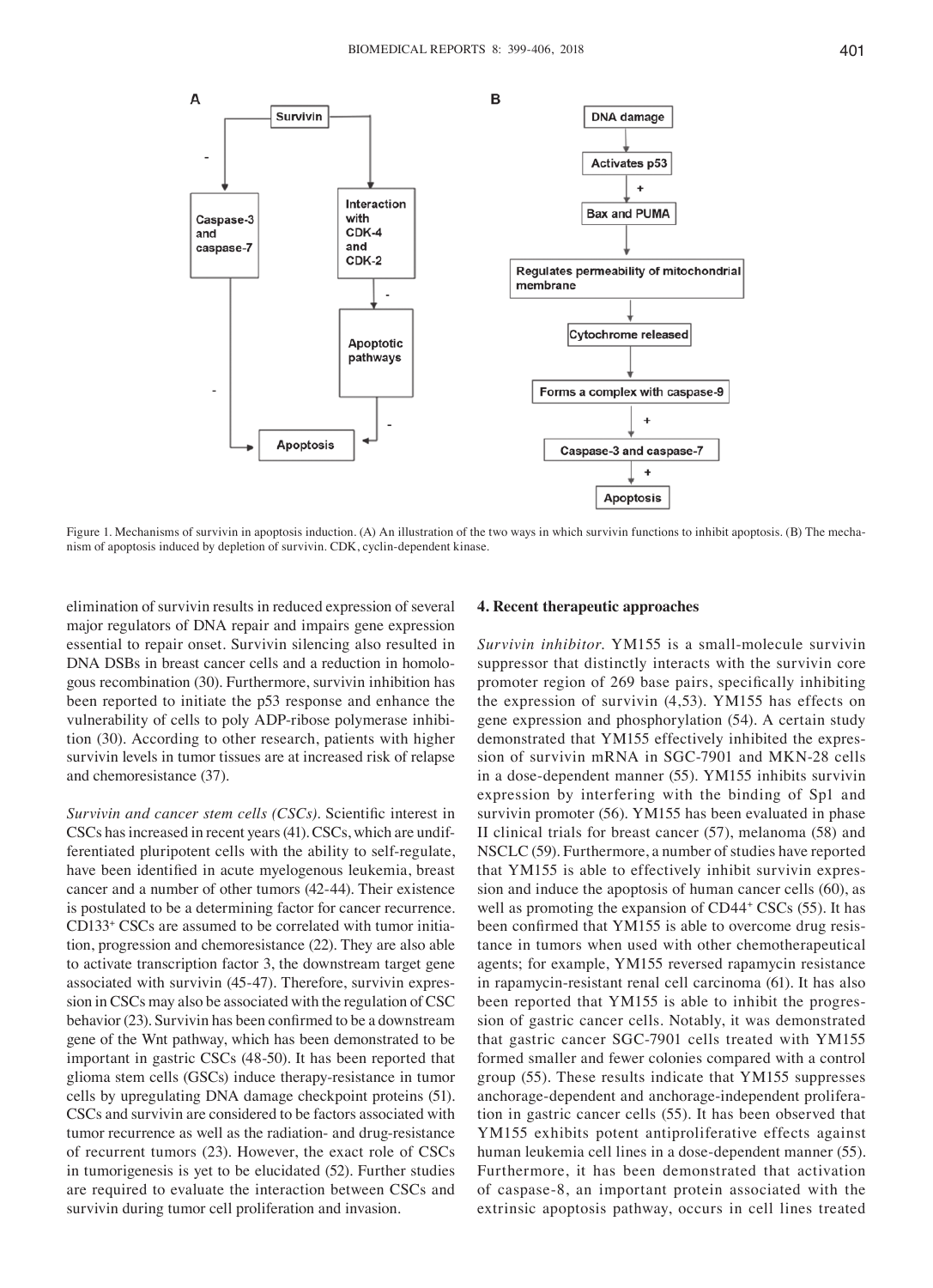| Name       | Characteristics                                               | Refs.        |
|------------|---------------------------------------------------------------|--------------|
| YM155      | Inhibitor of Sp1; induces cancer cell apoptosis               | (56,60)      |
| LLP3       | Inhibits the growth of glioma stem cells in vitro and in vivo | (22)         |
| LY2181308  | Second generation ASO; modest efficacy in phase I trial       | (73, 78)     |
| Shepherdin | Survivin-HSP complex antagonist, HSP90 global inhibitor       | (80)         |
| siRNA      | Induces gene silencing; needs sophisticated modification      | (86, 87, 89) |

Table II. Summary of treatments.

with YM155 (62). Rivadeneira *et al* (63) demonstrated that YM155 is able to disrupt mitochondrial bioenergetics and thus activate tumor suppressor mechanisms involving AMP-activated protein kinase activation or mammalian target of rapamycin inhibition. There may be other mechanisms by which YM155 inhibits cancer cell progression (54). According to Chang *et al* (54), YM155 activates the DNA damage pathway. Following 24-h treatment with 100 nM dasatinib DNA damage was significantly increased in the presence of YM155. This study confirmed that YM155 is able to activate the DNA damage response pathways via S phase arrest, which elevates p53, checkpoint kinase 2 and H2AX phosphorylation, eventually resulting in apoptosis (54). An increasing number of studies have suggested that YM155 may have more off-target effects that result in cell death, including inhibition of Mcl expression and direct DNA damage (62,64,65). It has also been reported that YM155 may induce autophagy-dependent DNA damage in breast carcinoma via a survivin-XIAP-dependent mechanism (66). YM155 inhibits survivin and also mediates the expression of major genes, including death receptor signaling and tumor necrosis factor receptor 1 signaling factors, that serve a role in apoptosis induction via the extrinsic apoptotic pathway (67). YM155 may have potential as an effective inhibitor of nuclear factor-κB and its downstream target gene matrix metalloproteinase-9, which in turn inhibits the growth, invasion and metastasis of survivin-enriched oral squamous cell carcinoma cells (68). Furthermore, YM155 does not affect normal tissues (55); in in phase I studies, YM155 was demonstrated to be tolerable in patients with advanced cancer, as well as exhibiting anti-tumor activity in patients with non-Hodgkin's lymphoma and hereditary papillary renal carcinoma (69,70). YM155 has been investigated as a single‑agent first‑line treatment in 34 patients with metastatic melanoma in a phase II study (71). Of these patients, one exhibited a complete response, one exhibited a partial response and 11 retained stable disease (71). A clinical trial, in which the efficacy of YM155 as a single agent or in combination with either immunotherapy or cytotoxic chemotherapy was investigated, confirmed that the drug is fairly tolerable under such conditions (72). However, the response has been minimal. Chang *et al* (54) suggested that patients need to be pre-selected for YM155 sensitivity to guarantee beneficial outcomes. Their findings confirmed that YM155 is an ideal candidate drug for therapeutic regimens when administered to a certain subgroup of patients (54). Further study is required to identify the underlying mechanism of selective sensitivity to YM155 in cancer cells.

Guvenc *et al* (22) designed a small molecule inhibitor, LLP-3, using a structure-based computational drug design method. LLP-3 is able to inhibit the interactions between survivin and the small GTPase Ran, decreasing the proliferation of GSCs *in vitro* and *in vivo* (22). They also demonstrated that survivin and Ran are expressed in GSCs derived from patients with GBM (22). These results suggest that LLP-3-mediated inhibition of the survivin-Ran complex in GSCs results in diminished tumor growth *in vivo* and that the inhibitory effects of LLP-3 on the survivin-Ran complex are associated with p53 status in tumor cells (22).

*mRNA inhibitor.* LY2181308 is a novel second-generation 18-mer antisense oligonucleotide (ASO). LY2181308 is able to bind to human survivin mRNA and suppress translation, restoring the apoptotic pathway in cancer cells (73). In preclinical models, LY2181308 has exhibited antitumor activities when combined with docetaxel, which is one of several chemotherapeutic options for patients with advanced metastatic NSCLC who have no responded to first-line treatment (74,75). Compared with phosphorothioates, second-generation ASOs exhibit a higher level of stability, an improved pharmacokinetic profile, increased potency and reduced toxicity (76). However, many patients have exhibited flu-like symptoms in studies involving LY2181308 (77,78). In a phase I study involving 14 patients with malignant solid tumors, flu-like syndrome, prolonged prothrombin time-international normalized ratio, thrombocytopenia and fatigue were common reversible grade 1/2 toxicities (78). These results indicated that LY2181308 monotherapy is tolerable at doses up to 750 mg; however, the efficacy of LY2181308 in combination with other toxic therapeutic agents requires further study (78). A pharmacodynamics study was performed for 34 patients with advanced or metastatic malignancies, 22 of whom were available for pre- and post-treatment biopsies (79). Immunohistochemistry revealed a reduction in survivin levels in the nucleus and cytoplasm of 11/17 and 5/14 evaluable pairs, respectively. Gene expression analysis also indicated that there was a 20-50% reduction in survivin expression in 11/15 of the evaluable pairs. In addition, analysis of fresh tumor tissues revealed that 2/3 patients with NSCLC exhibited a near-complete elimination of survivin-positive cells along with an elevation in the fraction of cells with a sub-G1 DNA content, which is consistent with cell death (79).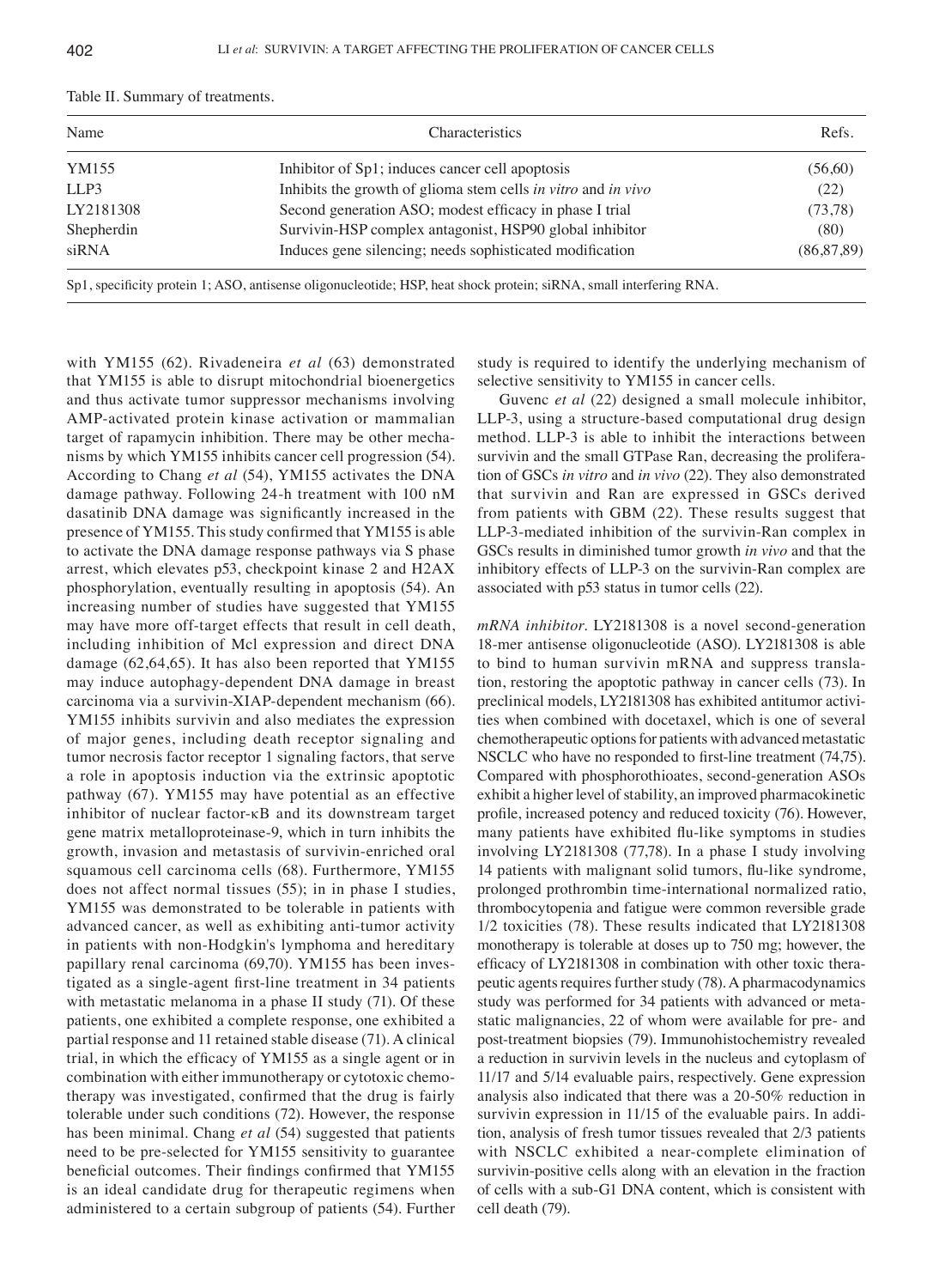*Small peptide survivin inhibitor.* Shepherdin is a small molecule peptidomimetic inhibitor of only 5 amino acids in length (80). It functions as an antagonist of the survivin-HSP complex and is now under early-stage clinical development (80). HSP90 binds to substrate proteins that are in a near-native state, contributing to the stability of survivin; it has been postulated that the ATP-bound state of HSP90 binds stably to substrate polypeptides, held by an internally dimerized clamp (80). ATP hydrolysis facilitates the release of the substrate, leading to conformational changes in HSP90 (81). Shepherdin is able to effectively counteract the binding of HSP90 with survivin (80). Therefore, it functions as an HSP90 global inhibitor via competition inhibition with ATP (80).

*siRNA.* RNA interference by siRNA may be used to reduce the expression of a target gene in a sequence‑specific manner via degradation of the corresponding mRNA (82-85). siRNA molecules are 19-21 nt in length and have a molecular weight of 13-15 kDa with 38-46 negative charges(86). siRNA-induced gene silencing is highly efficient and specific to target genes, and so has applications in cancer treatment (87,88). Unmodified siRNA is problematic and modifying siRNAs may impair their activity, which makes the development of siRNA-based agents difficult (89,90). Furthermore, siRNAs are not taken up by the majority of mammalian cells in a way that maintains their activity (91). Recent progress in the structural modification of sticky siRNA includes hybridization reactions with sticky siRNA and chemical polymerization of sticky siRNA (89). However, building clinically successful siRNA-based structures remains challenging (89). A lack of effective siRNA delivery into target cells is the main issue preventing the clinical use of siRNA therapeutics. The cell trafficking pathways of siRNA are not well understood and so cannot inform pharmacological development (92,93). These factors suggest that siRNA should be studied further to elucidate its potential as a therapeutic agent.

A summary of the therapeutic approaches is provided in Table II.

#### **5. Conclusion**

The role of IAPs in cellular homeostasis has been widely investigated in the past decades. Of the IAP family, the survivin protein serves several roles in various processes related to the survival of cells. Survivin is highly expressed in a number of types of tumor and is associated with the proliferation and invasion of cancer cells, radiation and chemotherapy resistance and poor prognosis. Furthermore, survivin is highly expressed in tumor cells while it is expressed at low levels in normal, terminally differentiated cells. Survivin may serve roles in cell survival by affecting complex intracellular signaling, stabilizing mitosis and facilitating cellular adaptation. These properties make survivin a potential therapeutic target for the treatment of cancer. Further studies are required to identify other signaling pathways through which it functions, as its other effects in tumor cells. Elucidating the mechanisms by which survivin regulates cell growth may assist in the development of therapeutic approaches in pre-clinical settings. Recent progress in this field includes the discovery of transcriptional repressors, mRNA inhibitors, small molecule

survivin inhibitors and immunotherapy as potential treatments. However, these approaches are flawed and may not be suitable for use in clinical settings; as such, further investigation is required to better understand survivin.

### **Acknowledgements**

The authors are thankful for the assistance provided by Fang Chen from Linyi People's Hospital (Linyi, China).

#### **Funding**

No funding was received.

#### **Availability of data and materials**

Not applicable.

### **Authors' contributions**

HL designed the structure of the paper and advised DL and CH during writing. DL and CH wrote the majority of the contents in this manuscript. All authors read and approved the final version of the manuscript.

#### **Ethics approval and consent to participate**

Not applicable.

#### **Consent for publication**

Not applicable.

### **Competing interests**

The authors declare that they have no competing interests.

#### **References**

- 1. Mobahat M, Narendran A and Riabowol K: Survivin as a pref- erential target for cancer therapy. Int J Mol Sci 15: 2494-2516, 2014.
- 2. al-Kattan K, Sepsas E, Fountain SW and Townsend ER: Disease recurrence after resection for stage I lung cancer. Eur J Cardiothorac Surg 12: 380-384, 1997.
- 3. Ambrosini G, Adida C and Altieri DC: A novel anti-apoptosis gene, survivin, expressed in cancer and lymphoma. Nat Med 3: 917-921, 1997.
- 4. Iwasa T, Okamoto I, Suzuki M, Nakahara T, Yamanaka K, Hatashita E, Yamada Y, Fukuoka M, Ono K and Nakagawa K: Radiosensitizing effect of YM155, a novel small-molecule survivin suppressant, in non-small cell lung cancer cell lines. Clin Cancer Res 14: 6496-6504, 2008.
- 5. Li WL, Lee MR and Cho MY: The small molecule survivin inhibitor YM155 may be an effective treatment modality for colon cancer through increasing apoptosis. Biochem Biophys Res Commun 471: 309-314, 2016.
- 6. Altieri DC: Survivin, cancer networks and pathway-directed drug discovery. Nat Rev Cancer 8: 61-70, 2008.
- 7. Hunter AM, LaCasse EC and Korneluk RG: The inhibitors of apoptosis (IAPs) as cancer targets. Apoptosis 12: 1543-1568, 2007.
- 8. Schimmer AD: Inhibitor of apoptosis proteins: Translating basic knowledge into clinical practice. Cancer Res 64: 7183-7190, 2004.
- 9. Li F, Ambrosini G, Chu EY, Plescia J, Tognin S, Marchisio PC and Altieri DC: Control of apoptosis and mitotic spindle checkpoint by survivin. Nature 396: 580-584, 1998.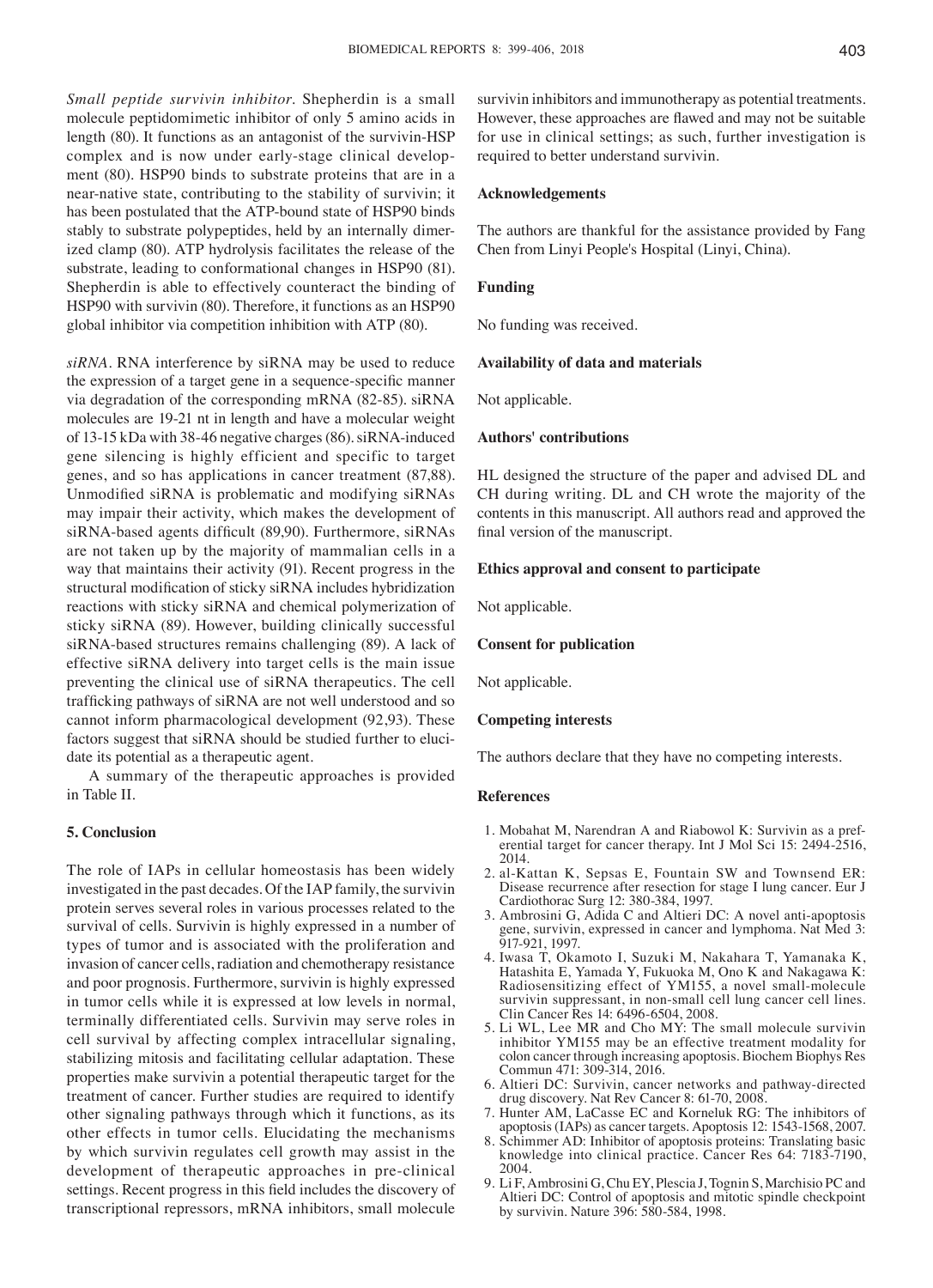- 10. Li F and Altieri DC: The cancer antiapoptosis mouse survivin gene: Characterization of locus and transcriptional requirements of basal and cell cycle-dependent expression. Cancer Res 59: 3143-3151, 1999.
- 11. Chantalat L, Skoufias DA, Kleman JP, Jung B, Dideberg O and Margolis RL: Crystal structure of human survivin reveals a bow tie-shaped dimer with two unusual alpha-helical extensions. Mol Cell 6: 183-189, 2000.
- 12. Chae YC, Angelin A, Lisanti S, Kossenkov AV, Speicher KD, Wang H, Powers JF, Tischler AS, Pacak K, Fliedner S, *et al*: Landscape of the mitochondrial Hsp90 metabolome in tumours. Nat Commun 4: 2139, 2013.
- 13. Cheung CH, Huang CC, Tsai FY, Lee JY, Cheng SM, Chang YC, Huang YC, Chen SH and Chang JY: Survivin - biology and potential as a therapeutic target in oncology. Onco Targets Ther 6: 1453-1462, 2013.
- 14. Tazo Y, Hara A, Onda T and Saegusa M: Bifunctional roles of survivin-Delta Ex3 and survivin-2B for susceptibility to apoptosis in endometrial carcinomas. J Cancer Res Clin 140: 2027-2037, 2014.
- 15. Liu YB, Gao X, Deeb D, Brigolin C, Zhang Y, Shaw J, Pindolia K and Gautam SC: Ubiquitin-proteasomal degradation of antiapoptotic survivin facilitates induction of apoptosis in prostate cancer cells by pristimerin. Int J Oncol 45: 1735-1741, 2014.
- 16. Dohi T, Beltrami E, Wall NR, Plescia J and Altieri DC: Mitochondrial survivin inhibits apoptosis and promotes tumorigenesis. J Clin Invest 114: 1117-1127, 2004.
- 17. Altieri DC: Survivin and IAP proteins in cell-death mechanisms. Biochem J 430: 199-205, 2010.
- 18. Tsuneki M and Madri JA: CD44 regulation of endothelial cell proliferation and apoptosis via modulation of CD31 and VE-cadherin expression. J Biol Chem 289: 5357-5370, 2014.
- 19. Ikeguchi M, Liu J and Kaibara N: Expression of survivin mRNA and protein in gastric cancer cell line (MKN-45) during cisplatin treatment. Apoptosis 7: 23-29, 2002.
- 20. Zheng WE, Chen H, Yuan SF, Wu LL, Zhang W, Sun HY and Chen WJ: Overexpression of βIII-tubulin and survivin associated with drug resistance to docetaxel-based chemotherapy in advanced gastric cancer. J BUON 17: 284-290, 2012.
- 21. Shen X, Zheng JY, Shi H, Zhang Z and Wang WZ: Survivin knockdown enhances gastric cancer cell sensitivity to radiation and chemotherapy in vitro and in nude mice. Am J Med Sci 344: 52-58, 2012.
- 22. Guvenc H, Pavlyukov MS, Joshi K, Kurt H, Banasavadi-Siddegowda YK, Mao P, Hong C, Yamada R, Kwon CH, Bhasin D, *et al*: Impairment of glioma stem cell survival and growth by a novel inhibitor for Survivin-Ran protein complex. Clin Cancer Res 19: 631-642, 2013.
- 23. Garg H, Suri P, Gupta JC, Talwar GP and Dubey S: Survivin: A unique target for tumor therapy. Cancer Cell Int 16: 49, 2016.
- 24. Lens SM, Wolthuis RM, Klompmaker R, Kauw J, Agami R, Brummelkamp T, Kops G and Medema RH: Survivin is required for a sustained spindle checkpoint arrest in response to lack of tension. EMBO J 22: 2934-2947, 2003.
- 25. Zhao J, Tenev T, Martins LM, Downward J and Lemoine NR: The ubiquitin-proteasome pathway regulates survivin degradation in a cell cycle-dependent manner. J Cell Sci 113: 4363-4371, 2000.
- 26. Giodini A, Kallio MJ, Wall NR, Gorbsky GJ, Tognin S, Marchisio PC, Symons M and Altieri DC: Regulation of microtubule stability and mitotic progression by survivin. Cancer Res 62: 2462-2467, 2002.
- 27. Fangusaro JR, Caldas H, Jiang Y and Altura RA: Survivin: An inhibitor of apoptosis in pediatric cancer. Pediatr Blood Cancer 47: 4-13, 2006.
- 28. Altieri DC: Survivin in apoptosis control and cell cycle regulation in cancer. Prog Cell Cycle Res 5: 447-452, 2003.
- 29. Altieri DC: Validating survivin as a cancer therapeutic target. Nat Rev Cancer 3: 46-54, 2003.
- 30. Véquaud E, Desplanques G, Jézéquel P, Juin P and Barillé-Nion S: nation in breast cancer cells. Breast Cancer Res Treat 155: 53-63, 2016.
- 31. Mirza A, McGuirk M, Hockenberry TN, Wu Q, Ashar H, Black S, Wen SF, Wang L, Kirschmeier P, Bishop WR, *et al*: Human survivin is negatively regulated by wild-type p53 and participates in p53-dependent apoptotic pathway. Oncogene 21: 2613-2622, 2002.
- 32. Yang M, Li B, Liu J and Sun H: Protection effect of survivin protein overexpression on acute myocardial infarction in rats. Int J Clin Exp Med 8: 12995-13000, 2015.
- 33. Tamm I, Wang Y, Sausville E, Scudiero DA, Vigna N, Oltersdorf T and Reed JC: IAP-family protein survivin inhibits caspase activity and apoptosis induced by Fas (CD95), Bax, caspases, and anticancer drugs. Cancer Res 58: 5315-5320, 1998.
- 34. Li F, Ackermann EJ, Bennett CF, Rothermel AL, Plescia J, Tognin S, Villa A, Marchisio PC and Altieri DC: Pleiotropic cell-division defects and apoptosis induced by interference with survivin function. Nat Cell Biol 1: 461-466, 1999.
- 35. Mita AC, Mita MM, Nawrocki ST and Giles FJ: Survivin: Key regulator of mitosis and apoptosis and novel target for cancer therapeutics. Clin Cancer Res 14: 5000-5005, 2008.
- 36. Wheatley SP: The functional repertoire of survivin's tails. Cell Cycle 14: 261-268, 2015.
- 37. Altieri DC: Survivin, versatile modulation of cell division and apoptosis in cancer. Oncogene 22: 8581-8589, 2003.
- lation of IAP by protein kinase A regulates cytoprotection. Mol Cell 27: 17-28, 2007.
- 39. Hagenbuchner J, Kuznetsov AV, Obexer P and Ausserlechner MJ: BIRC5/survivin enhances aerobic glycolysis and drug resistance by altered regulation of the mitochondrial fusion/fission machinery. Oncogene 32: 4748-4757, 2013.
- 40. Song Z, Yao X and Wu M: Direct interaction between survivin and Smac/DIABLO is essential for the anti-apoptotic activity of survivin during taxol-induced apoptosis. J Biol Chem 278: 23130-23140, 2003.
- 41. Schulenburg A, Blatt K, Cerny-Reiterer S, Sadovnik I, Herrmann H, Marian B, Grunt TW, Zielinski CC and Valent P: Cancer stem cells in basic science and in translational oncology: Can we translate into clinical application? J Hematol Oncol 8: 16, 2015.
- 42. Stoica G, Lungu G, Martini-Stoica H, Waghela S, Levine J and Smith <sup>R</sup> III: Identification of cancer stem cells in dog glio- blastoma. Vet Pathol 46: 391-406, 2009.
- 43. Hensley ML, Schuchter LM, Lindley C, Meropol NJ, Cohen GI, Broder G, Gradishar WJ, Green DM, Langdon RJ Jr, Mitchell RB, *et al*: American Society of Clinical Oncology clinical practice guidelines for the use of chemotherapy and radiotherapy protectants. J Clin Oncol 17: 3333-3355, 1999.
- 44. Walker MD, Alexander E Jr, Hunt WE, MacCarty CS, Mahaley MS Jr, Mealey J Jr, Norrell HA, Owens G, Ransohoff J, Wilson CB, *et al*: Evaluation of BCNU and/or radiotherapy in the treatment of anaplastic gliomas. A cooperative clinical trial. J Neurosurg 49: 333-343, 1978.
- 45. Dick JE: Looking ahead in cancer stem cell research. Nat Biotechnol 27: 44-46, 2009.
- 46. Liu G, Yuan X, Zeng Z, Tunici P, Ng H, Abdulkadir IR, Lu L, Irvin D, Black KL and Yu JS: Analysis of gene expression and chemoresistance of CD133+ cancer stem cells in glioblastoma. Mol Cancer 5: 67, 2006.
- 47. Lin L, Fuchs J, Li C, Olson V, Bekaii-Saab T and Lin J: STAT3 signaling pathway is necessary for cell survival and tumorsphere forming capacity in ALDH<sup>+</sup>/CD133<sup>+</sup> stem cell-like human colon cancer cells. Biochem Biophys Res Commun 416: 246-251, 2011.
- 48. Vermeulen L, De Sousa E Melo F, van der Heijden M, Cameron K, de Jong JH, Borovski T, Tuynman JB, Todaro M, Merz C, Rodermond H, *et al*: Wnt activity defines colon cancer stem cells and is regulated by the microenvironment. Nat Cell Biol 12: 468-476, 2010.
- 49. Mao J, Fan S, Ma W, Fan P, Wang B, Zhang J, Wang H, Tang B, Zhang Q, Yu X, *et al*: Roles of Wnt/β-catenin signaling in the gastric cancer stem cells proliferation and salinomycin treatment. Cell Death Dis 5: e1039, 2014.
- 50. Cai C and Zhu X: The Wnt/β-catenin pathway regulates self-renewal of cancer stem-like cells in human gastric cancer. Mol Med Rep 5: 1191-1196, 2012.
- 51. Bao S, Wu Q, McLendon RE, Hao Y, Shi Q, Hjelmeland AB, Dewhirst MW, Bigner DD and Rich JN: Glioma stem cells promote radioresistance by preferential activation of the DNA damage response. Nature 444: 756-760, 2006.
- 52. Blagosklonny MV: Cancer stem cell and cancer stemloids: From biology to therapy. Cancer Biol Ther 6: 1684-1690, 2007.
- 53. Nakahara T, Kita A, Yamanaka K, Mori M, Amino N, Takeuchi M, Tominaga F, Kinoyama I, Matsuhisa A, Kudou M and Sasamata M: Broad spectrum and potent antitumor activities of YM155, a novel small-molecule survivin suppressant, in a wide variety of human cancer cell lines and xenograft models. Cancer Sci 102: 614-621, 2011.
- 54. Chang BH, Johnson K, LaTocha D, Rowley JS, Bryant J, Burke R, Smith RL, Loriaux M, Müschen M, Mullighan C, *et al*: YM155 potently kills acute lymphoblastic leukemia cells through activation of the DNA damage pathway. J Hematol Oncol 8: 39, 2015.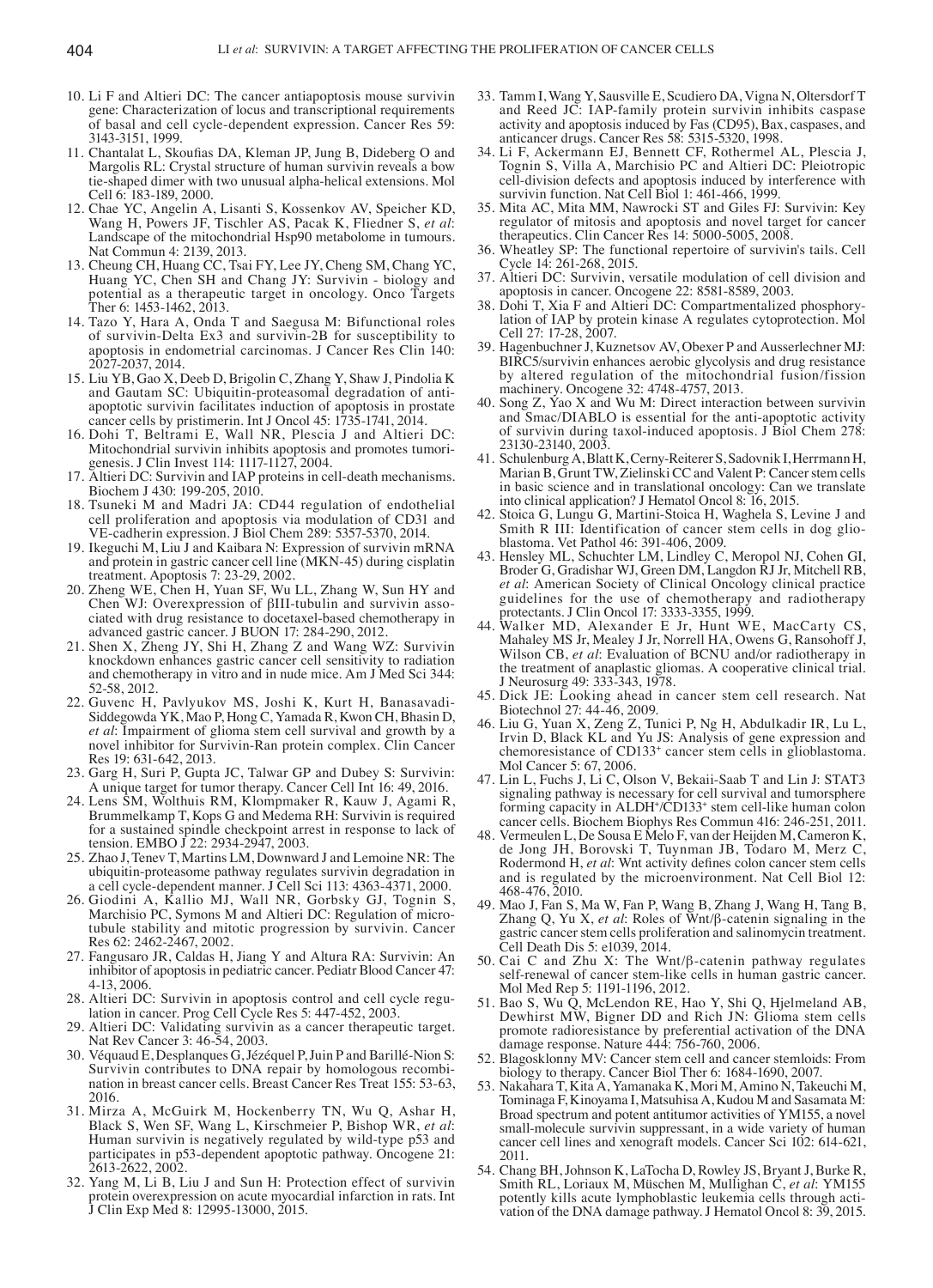- 55. Cheng XJ, Lin JC, Ding YF, Zhu L, Ye J and Tu SP: Survivin inhibitor YM155 suppresses gastric cancer xenograft growth in mice without affecting normal tissues. Oncotarget 7: 7096-7109, 2016.
- 56. Cheng Q, Ling X, Haller A, Nakahara T, Yamanaka K, Kita A, Koutoku H, Takeuchi M, Brattain MG and Li F: Suppression of survivin promoter activity by YM155 involves disruption of Sp1-DNA interaction in the survivin core promoter. Int J Biochem Mol Biol 3: 179-197, 2012.
- 57. Clemens MR, Gladkov OA, Gartner E, Vladimirov V, Crown J, Steinberg J, Jie F and Keating A: Phase II, multicenter, open-label, randomized study of YM155 plus docetaxel as first-line treatment in patients with HER2-negative metastatic breast cancer. Breast Cancer Res Treat 149: 171-179, 2015.
- 58. Kudchadkar R, Ernst S, Chmielowski B, Redman BG, Steinberg J, Keating A, Jie F, Chen C, Gonzalez R and Weber J: A phase 2, multicenter, open-label study of sepantronium bromide (YM155) plus docetaxel in patients with stage III (unresectable) or stage IV melanoma. Cancer Med 4: 643-650, 2015.
- 59. Kelly RJ, Thomas A, Rajan A, Chun G, Lopez-Chavez A, Szabo E, Spencer S, Carter CA, Guha U, Khozin S, *et al*: A phase I/II study of sepantronium bromide (YM155, survivin suppressor) with paclitaxel and carboplatin in patients with advanced non-small-cell lung cancer. Ann Oncol 24: 2601-2606, 2013.
- 60. Nakahara T, Kita A, Yamanaka K, Mori M, Amino N, TakeuchiM, Tominaga F, Hatakeyama S, Kinoyama I, Matsuhisa A, *et al*: YM155, a novel small-molecule survivin suppressant, induces regression of established human hormone-refractory prostate tumor xenografts. Cancer Res 67: 8014-8021, 2007.
- 61. Koike H, Nitta T, Sekine Y, Arai S, Furuya Y, Nomura M, Matsui H, Shibata Y, Ito K, Oyama T and Suzuki K: YM155 reverses rapamycin resistance in renal cancer by decreasing survivin. J Cancer Res Clin Oncol 140: 1705-1713, 2014.
- 62. Feng W, Yoshida A and Ueda T: YM155 induces caspase-8 dependent apoptosis through downregulation of survivin and Mcl-1 in human leukemia cells. Biochem Biophys Res Commun 435: 52-57, 2013.
- 63. Rivadeneira DB, Caino MC, Seo JH, Angelin A, Wallace DC, Languino LR and Altieri DC: Survivin promotes oxidative phosphorylation, subcellular mitochondrial repositioning, and tumor cell invasion. Sci Signal 8: ra80, 2015.
- 64. Glaros TG, Stockwin LH, Mullendore ME, Smith B, Morrison BL and Newton DL: The 'survivin suppressants' NSC 80467 and YM155 induce a DNA damage response. Cancer Chemother Pharmacol 70: 207-212, 2012.
- 65. Tang H, Shao H, Yu C and Hou J: Mcl-1 downregulation by YM155 contributes to its synergistic anti-tumor activities with ABT-263. Biochem Pharmacol 82: 1066-1072, 2011.
- 66. Cheng SM, Chang YC, Liu CY, Lee JY, Chan HH, Kuo CW, Lin KY, Tsai SL, Chen SH, Li CF, *et al*: YM155 down-regulates survivin and XIAP, modulates autophagy and induces autophagydependent DNA damage in breast cancer cells. Br J Pharmacol 172: 214-234, 2015.
- 67. Tao YF, Lu J, Du XJ, Sun LC, Zhao X, Peng L, Cao L, Xiao PF, Pang L, Wu D, *et al*: Survivin selective inhibitor YM155 induce apoptosis in SK-NEP-1 Wilms tumor cells. BMC Cancer 12: 619, 2012.
- 68. Zhang W, Liu Y, Li YF, Yue Y, Yang X and Peng L: Targeting of survivin pathways by YM155 inhibits cell death and invasion in oral squamous cell carcinoma cells. Cell Physiol Biochem 38: 2426-2437, 2016.
- 69. Tolcher AW, Mita A, Lewis LD, Garrett CR, Till E, Daud AI, Patnaik A, Papadopoulos K, Takimoto C, Bartels P, *et al*: Phase I and pharmacokinetic study of YM155, a small-molecule inhibitor of survivin. J Clin Oncol 26: 5198-5203, 2008.
- 70. Lewis KD, Samlowski W, Ward J, Catlett J, Cranmer L, Kirkwood J, Lawson D, Whitman E and Gonzalez R: A multi-center phase II evaluation of the small molecule survivin suppressor YM155 in patients with unresectable stage III or IV melanoma. Invest New Drugs 29: 161-166, 2011.
- 71. Alexandrescu DT, Gonzales R, Lewis K, Samlowski W, CranmerL, Catlett J, Kirkwood J, Whitman E, Lawson D, Bartels P, *et al*: A phase II study of YM155 administered as 168 hour continuous infusion in stage IV and unresectable stage III melanoma. Mol Cancer Ther 6: 3385S-3385S, 2007.
- 72. Rauch A, Hennig D, Schäfer C, Wirth M, Marx C, Heinzel T, Schneider G and Krämer OH: Survivin and YM155: How faithful is the liaison? Biochim Biophys Acta 1845: 202-220, 2014.
- 73. Ansell SM, Arendt BK, Grote DM, Jelinek DF, Novak AJ, Wellik LE, Remstein ED, Bennett CF and Fielding A: Inhibition of survivin expression suppresses the growth of aggressive non-Hodgkin's lymphoma. Leukemia 18: 616-623, 2004.
- 74. Hanna N, Shepherd FA, Fossella FV, Pereira JR, De Marinis F, von Pawel J, Gatzemeier U, Tsao TC, Pless M, Muller T, *et al*: Randomized phase III trial of pemetrexed versus docetaxel in patients with non-small-cell lung cancer previously treated with chemotherapy. J Clin Oncol 22: 1589-1597, 2004.
- 75. Carrasco RA, Stamm NB, Marcusson E, Sandusky G, Iversen P and Patel BK: Antisense inhibition of survivin expression as a cancer therapeutic. Mol Cancer Ther 10: 221-232, 2011.
- 76. Henry SP, Geary RS, Yu R and Levin AA: Drug properties of second-generation antisense oligonucleotides: How do they measure up to their predecessors? Curr Opin Investig Drugs 2: 1444-1449, 2001.
- 77. Talbot DC, Ranson M, Davies J, Lahn M, Callies S, André V, Kadam S, Burgess M, Slapak C, Olsen AL, *et al*: Tumor survivin is downregulated by the antisense oligonucleotide LY2181308: A proof-of-concept, first-in-human dose study. Clin Cancer Res 16: 6150-6158, 2010.
- 78. Tanioka M1, Nokihara H, Yamamoto N, Yamada Y, Yamada K, Goto Y, Fujimoto T, Sekiguchi R, Uenaka K, Callies S and Tamura T: Phase I study of LY2181308, an antisense oligonucleotide against survivin, in patients with advanced solid tumors. Cancer Chemother Pharmacol 68: 505–511, 2011.
- 79. Talbot DC, Davies J, Olsen A, Andre V, Lahn M, Powell E, dynamic (PD) evaluation of LYPharmacodynamic (PD) evaluation of LY2181308 in patients with metastatic malignancies. J Clin Oncol 27: 3507, 2009.
- 80. Plescia J, Salz W, Xia F, Pennati M, Zaffaroni N, Daidone MG, Meli M, Dohi T, Fortugno P, Nefedova Y, *et al*: Rational design of shepherdin, a novel anticancer agent. Cancer Cell 7: 457-468, 2005.
- 81. Young JC, Moarefi I and Hartl FU: Hsp90: A specialized but essential protein-folding tool. J Cell Biol 154: 267-273, 2001.
- 82. Hendruschk S, Wiedemuth R, Aigner A, Töpfer K, Cartellieri M, Martin D, Kirsch M, Ikonomidou C, Schackert G and Temme A: RNA interference targeting survivin exerts antitumoral effects in vitro and in established glioma xenografts in vivo. Neuro-Oncol 13: 1074-1089, 2011.
- 83. Yang Z, Yu B, Zhu J, Huang X, Xie J, Xu S, Yang X, Wang X, Yung BC, Lee LJ, *et al*: A microfluidic method to synthesize transferrin-lipid nanoparticles loaded with siRNA LOR-1284 for therapy of acute myeloid leukemia. Nanoscale 6: 9742-9751, 2014.
- 84. Boukany PE, Morss A, Liao WC, Henslee B, Jung H, Zhang X, Yu B, Wang X, Wu Y, Li L, *et al*: Nanochannel electroporation delivers precise amounts of biomolecules into living cells. Nat Nanotechnol 6: 747-754, 2011.
- 85. Wen Y and Meng WS: Recent in vivo evidences of particle-based delivery of small-interfering RNA (siRNA) into solid tumors. J Pharm Innov 9: 158-173, 2014.
- 86. Kim VN, Han J and Siomi MC: Biogenesis of small RNAs in animals. Nat Rev Mol Cell Biol 10: 126-139, 2009.
- 87. Devi GR: siRNA-based approaches in cancer therapy. Cancer Gene Ther 13: 819-829, 2006.
- 88. Seth S, Matsui Y, Fosnaugh K, Liu Y, Vaish N, Adami R, Harvie P, Johns R, Severson G, Brown T, *et al*: RNAi-based therapeutics targeting survivin and PLK1 for treatment of bladder cancer. Mol Ther 19: 928-935, 2011.
- 89. Lee SJ, Son S, Yhee JY, Choi K, Kwon IC, Kim SH and Kim K: Structural modification of siRNA for efficient gene silencing. Biotechnol Adv 31: 491-503, 2013.
- 90. Zheng J, Zhang L, Zhang J, Wang X, Ye K, Xi Z, Du Q and Liang Z: Single modification at position 14 of siRNA strand abolishes its gene-silencing activity by decreasing both RISC loading and target degradation. FASEB J 27: 4017-4026, 2013.
- 91. Dykxhoorn DM and Lieberman J: Knocking down disease with siRNAs. Cell 126: 231-235, 2006.
- 92. Sahay G, Querbes W, Alabi C, Eltoukhy A, Sarkar S, Zurenko C, Karagiannis E, Love K, Chen D, Zoncu R, *et al*: Efficiency of siRNA delivery by lipid nanoparticles is limited by endocytic recycling. Nat Biotechnol 31: 653-658, 2013.
- 93. Perez AP, Cosaka ML, Romero EL and Morilla MJ: Uptake and intracellular traffic of siRNA dendriplexes in glioblastoma cells and macrophages. Int J Nanomedicine 6: 2715-2728, 2011.
- 94. Mamori S, Matsushima M, Matsuura T and Tajiri H: Survivin is expressed in early hepatocellular carcinoma and surrounding hepatitis tissue. Mol Med Rep 2: 911-915, 2009.